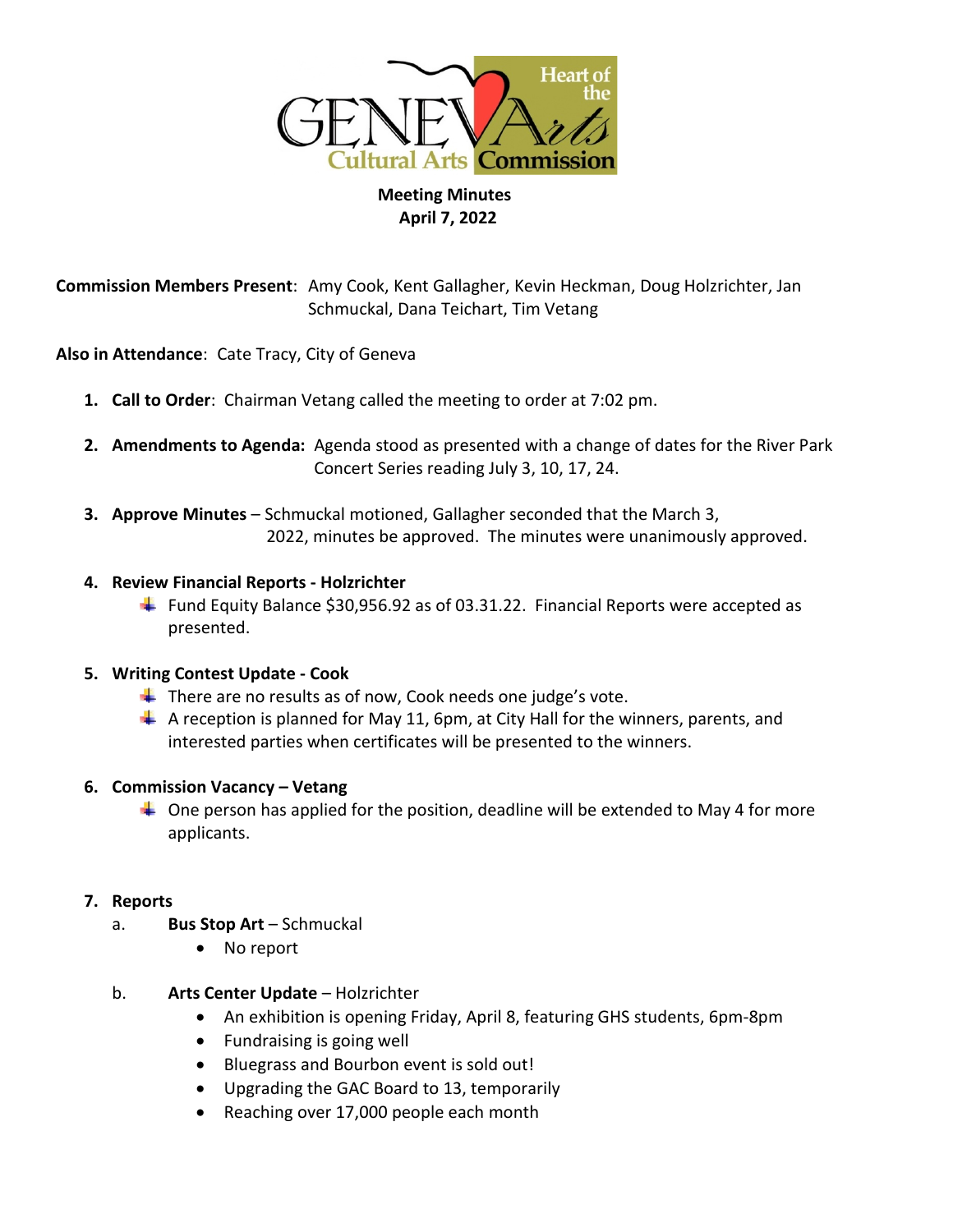#### c. **Art on Fire** – Tracy

• This year, the International Cultural Exchange Committee of Geneva is offering a special award category for middle school students who paint French themed hydrants. ICEC will invite contest judges from Geneva's Sister City, Croissy-sur-Seine.

## d. **River Park Summer Concert Series** – Teichart

- All four Sundays are set:
	- o Illinois Brass Band July 3
	- o Dixon Bandits July 10
	- o Good Clean Fun Band July 17<br>
	o Chez Butter July 24
	- o Chez Butter
- Teichart will contact the United Methodist Church to see if we can use their space as an alternative place in case of rain.
- Teichart and Tracy will update the performance agreements.
- Thirty chairs will be rented for the Illinois Brass Band.
- Dates have been secured with the Geneva Park District.

## e. **Fine Art Show Booth** – Vetang

• No report

## f. **Shakespeare in the Park** –

• "The Tempest" on July 30, 2022, the Saturday after the Art Fair

## g. **Chalk Art Idea** – Heckman

- Heckman emailed a program proposal with photos of various sites. He proposed hiring 2-4 professional artists and up to 20 participants.
- August 6 is the tentative date for the chalk artists to begin.
- Places proposed for chalk areas are sidewalks between various benches on  $3<sup>rd</sup>$ Street, in front of the Geneva Post Office or Kane County Courthouse, near the Rain Man statue at Joshel Plaza, and Dodson Place. The driveway next to Graham's 318, the south side of the Courthouse, and Geneva Commons were also considered. The Commission needs to determine its top choices, then attain permission from the City and/or property owners.
- Discussion was held about where it should be, whether it's concrete or asphalt. Asphalt is better for artists.
- Jan will investigate into a temporary surface that can be moved.

## h. **Steeple Walk** – Gallagher

• No report

## **i. Commissioner Comments and Ideas**

• Gallagher asked the Commission if it had an interest in continuing the discussion from 2019 with the Geneva Park District about the sculpture park. According to Gallagher, GCAC was going to have an advisory role, but there is no commitment at this point. Vetang offered to contact the Park District to inquire on the status of the project. Tracy stated she would first check in with City staff for an update.